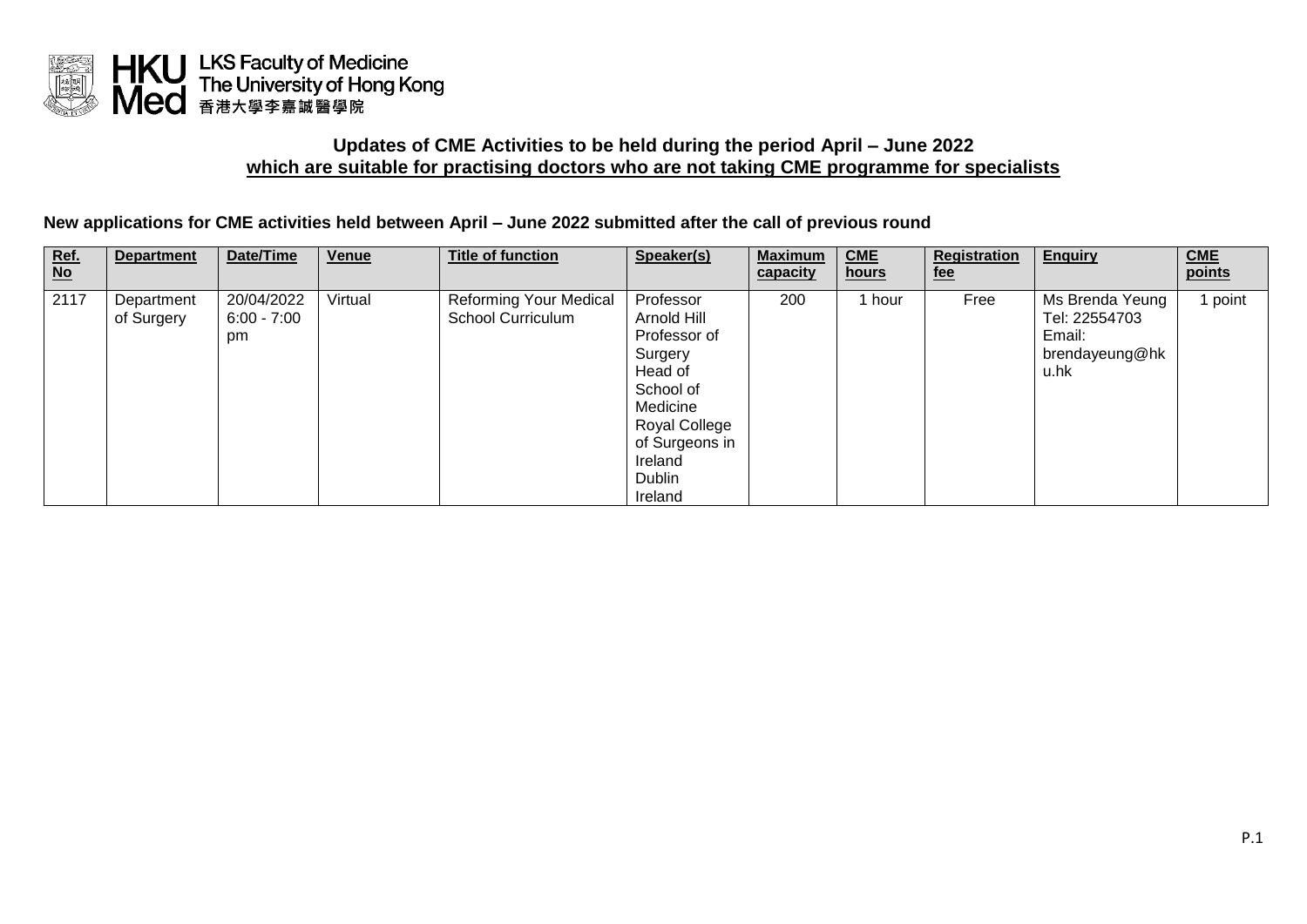

## **ESS HKU LKS Faculty of Medicine<br>The University of Hong Kong<br>Ned 香港大學李嘉誠醫學院**

| $Ref.\n\nNo$ | <b>Department</b>        | Date/Time                | Venue   | <b>Title of function</b>                                         | Speaker(s)                                                                                                                                                                                                                                                                                                                                                                                                                           | <b>Maximum</b><br>capacity | <b>CME</b><br>hours | <b>Registration</b><br>fee                                                                                                                                 | <b>Enquiry</b>                                          | CME<br>points |
|--------------|--------------------------|--------------------------|---------|------------------------------------------------------------------|--------------------------------------------------------------------------------------------------------------------------------------------------------------------------------------------------------------------------------------------------------------------------------------------------------------------------------------------------------------------------------------------------------------------------------------|----------------------------|---------------------|------------------------------------------------------------------------------------------------------------------------------------------------------------|---------------------------------------------------------|---------------|
| 2118         | Department<br>of Surgery | 11/6/2022<br>08:00-17:40 | Virtual | Hong Kong International<br>Head and Neck<br>Conference (Virtual) | Ming-Yan Cai<br>Ming-Yuan<br>Chen<br>Qing-Qin He<br>Xiao-Ming<br>Huang<br>Gui-Qing Liao<br>Ki-Man Pai<br>Han-Wei Peng<br>Ping-An Wu<br>Ricardo L.<br>Carrau<br>Claudio<br>Cernea<br>Chris<br>Holsinger<br><b>Brian</b><br>O'Sullivan<br>Piero Nicolai<br>Kyung Tae<br>Jimmy Chan<br>Richie Chan<br>Wendy Chan<br>Velda Chow<br>Tam Lin Chow<br>Valerie Ho<br>Dora Kwong<br>Ka On Lam<br><b>Brian Lang</b><br>Simon Law<br>Roger Ngan | 1000                       | 9.5 hours           | Waived<br>Although<br>there is no<br>registration<br>fee, all<br>attendees<br>must register<br>online to gain<br>access to the<br>Conference<br>virtually. | Miss Amy Lou<br>Tel: 39179691<br>Email:<br>hnsrg@hku.hk | 5 points      |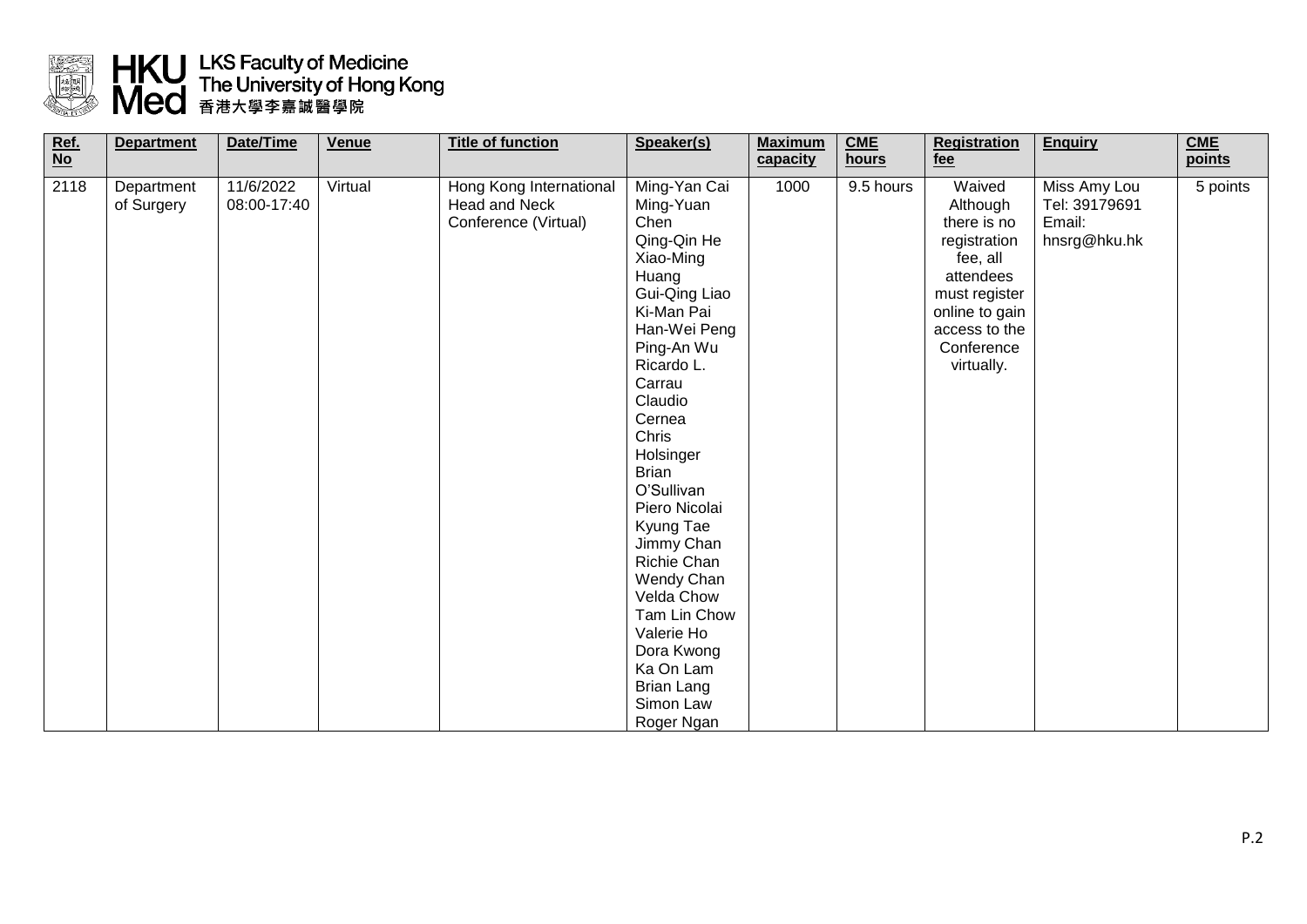

## HKU LKS Faculty of Medicine<br>The University of Hong Kong<br>Med 香港大學李嘉誠醫學院

| Ref.<br>$\overline{No}$ | <b>Department</b>                                              | Date/Time                        | <b>Venue</b>                                                                                   | <b>Title of function</b>                                                                                                                                                | Speaker(s)                                                                                                                                                                                                         | <b>Maximum</b><br>capacity | <b>CME</b><br><b>hours</b> | <b>Registration</b><br>fee | <b>Enquiry</b>                                                                     | <b>CME</b><br>points |
|-------------------------|----------------------------------------------------------------|----------------------------------|------------------------------------------------------------------------------------------------|-------------------------------------------------------------------------------------------------------------------------------------------------------------------------|--------------------------------------------------------------------------------------------------------------------------------------------------------------------------------------------------------------------|----------------------------|----------------------------|----------------------------|------------------------------------------------------------------------------------|----------------------|
| 2119                    | Department<br>of Obstetrics<br>&<br>Gynaecology                | 8/6/2022<br>$2:30-$<br>4:30pm    | 6/F, Lecture<br>Theatre,<br>Professorial<br>Block,<br>Pokfulam<br>Road, Queen<br>Mary Hospital | <b>Residents Round</b><br>-10 years of HIFU at<br>Queen Mary Hospital<br>-Placental cord insertion<br>- does it matter?<br>-Placental pathology<br>and its implications | Dr. Ng Wai<br>Yan, Vivian<br>Dr. Cheung<br>Wing Lam,<br>Crystal<br>Dr. Ma Man<br>Kee, Teresa                                                                                                                       | 100                        | 2 hours                    | Free                       | Ms Pui Sze Yuen<br>Tel: 22554647<br>Email:<br>hazelyps@hku.hk                      | 2 points             |
| 2120                    | Department<br>of Family<br>Medicine and<br><b>Primary Care</b> | 28/4/2022<br>1:00-2:00<br>pm     | 1.5/F, Century<br>Square, 1<br>D'Aguilar<br>Street,<br>Central, Hong<br>Kong<br>2. Via Teams   | 'Antibiotics Audit Part 2<br>- GP Prescribing<br>Patterns in OT&P<br>Healthcare for<br>Antibiotics'                                                                     | Dr Namrata<br>Arora,<br>Registered<br>Medical<br>Practitioner<br>Dr Gabrielle<br>Yuen,<br>Registered<br>Medical<br>Practitioner<br>Dr Joyce Lai,<br>Specialist in<br>Family<br>Medicine<br>Sharon Wu<br>Pharmacist | 30                         | 1 hour                     | N/A                        | Miss Teresa<br>Rowbottom<br>Tel: 25213181<br>Email:<br>centralrecep@ota<br>ndp.com | 1 point              |
| 2121                    | Department<br>of Psychiatry                                    | 22/6/2022<br>$6:00 - 8:00$<br>pm | Zoom                                                                                           | Asian College of<br>Schizophrenia Research<br>Workshop: Research<br>experience sharing:<br>neurocognitive markers<br>in psychosis                                       | Prof. Chuan<br>SHI (Director<br>of Clinical<br>Assessment<br>Center, PKU<br>Sixth Hospital,<br>Peking<br><b>University</b><br>Institute of<br>Mental Health,<br>Beijing China);                                    | 300                        | 2 hours                    | N/A                        | Ms Kat Mak<br>Tel: 94513074<br>Email:<br>katmakyt@hku.hk                           | 2 points             |